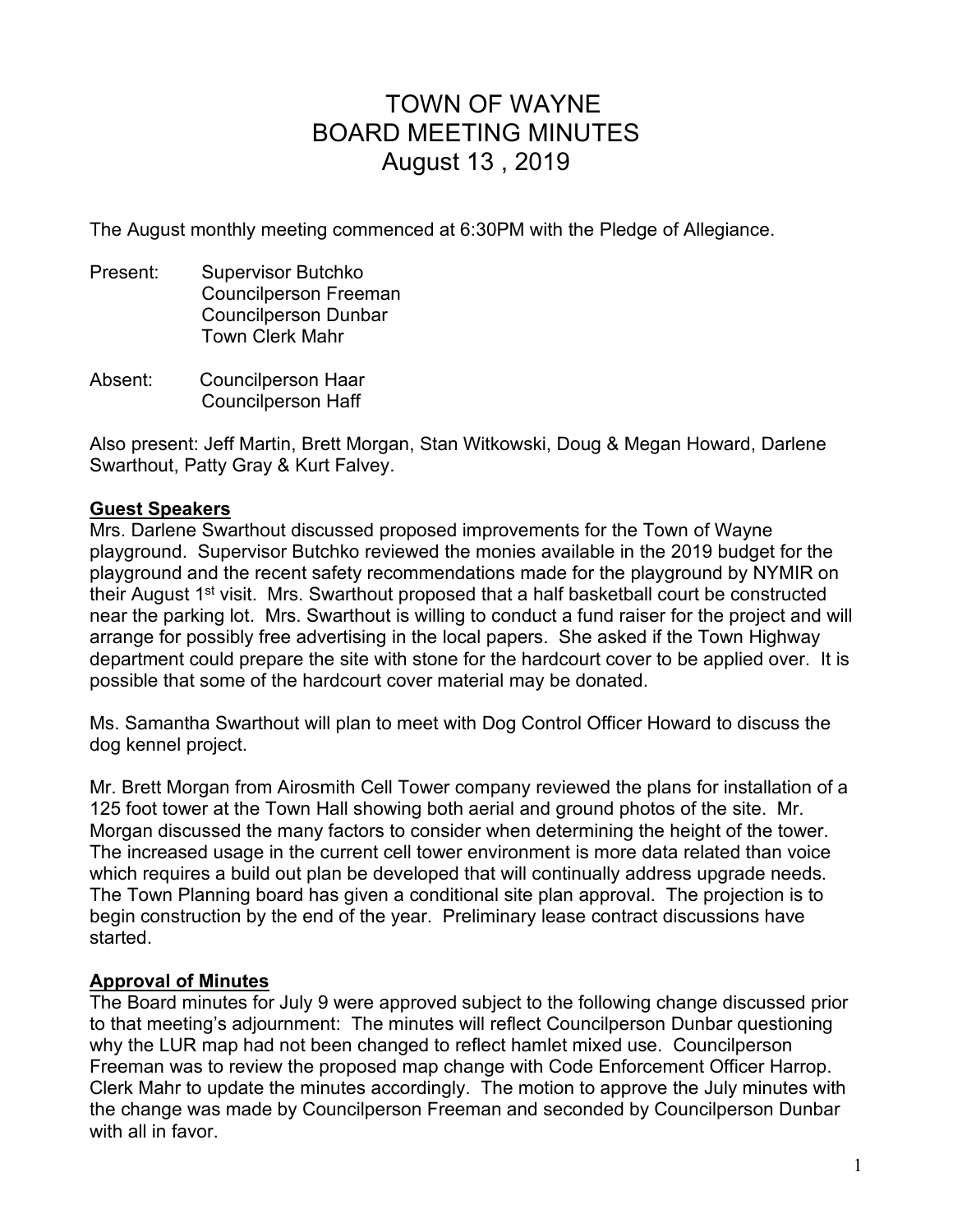# **Supervisors Report**

The Supervisor's Report for July and fund transfers were reviewed. The contingency funds transfer to the cemetery account was due to tree cutting expenses. The unallocated fund balance in the General and Highway accounts is \$179,000 and \$6,000 respectively. Motion to approve the Supervisor's Report was made by Councilperson Freeman and seconded by Councilperson Dunbar with all in favor.

Supervisor Butchko will have the preliminary 2020 budget sent out by email.

## **Clerks Report**

The clerk's report was presented. Real Property Transfers and Building Permits make up most of the funds. There were also (21) dog licenses renewed which shows the impact of the 2018 licensing incentive program. Motion to approve the Clerk's Report and Vouchers for Abstract 8 was made by Councilperson Dunbar and seconded by Councilperson Freeman with all in favor.

Abstract 8 Vouchers submitted were broken down by:

| • General Account    | <b>Vouchers 235-270</b> | \$15,608.11 |
|----------------------|-------------------------|-------------|
| • Highway Account    | Vouchers 79-90          | \$11,791.04 |
| $\bullet$ TA Account | Voucher 29-34           | \$8,110.10  |
| $\bullet$ SL Account | Voucher 8               | \$208.65    |

## **Justice Report**

Justice report was reviewed with no discussion.

## **Assessor**

The revised terms for the Board of Assessment review were presented by Clerk Mahr. Motion to accept the revised terms was made by Councilperson Dunbar and seconded by Councilperson Freeman with all in favor.

## **Highway Superintendent Report**

Highway Superintendent Howard reviewed the road work activities for the month of July on Keuka Hill Road and Fleet Road. The Keuka Hill Road project came in \$10,000 under budget. The estimate to repair Coryell Road is \$200,000. Superintendent Howard also discussed some of the actions that need to be taken as a result of the NYMIR meeting. Topics included fire extinguisher and driver awareness training. The boat launch will be closed for repairs after Labor Day. The Highway also purchased a used leaf vacuum from the Village of Hammondsport for fall clean-up. New tires will need to be purchased for the grader.

Supervisor Butchko reviewed the current Highway voucher approval process and suggested an improvement be made to remove duplication of effort. A motion was made by Councilperson Freeman to cancel the Williamson Law Highway Software and to increase Maureen Kurtz's responsibilities to include preparing the Highway monthly vouchers in her Williamson Law accounting program. This would increase her salary by \$1000 a year. Motion was seconded by Councilperson Dunbar with all in favor.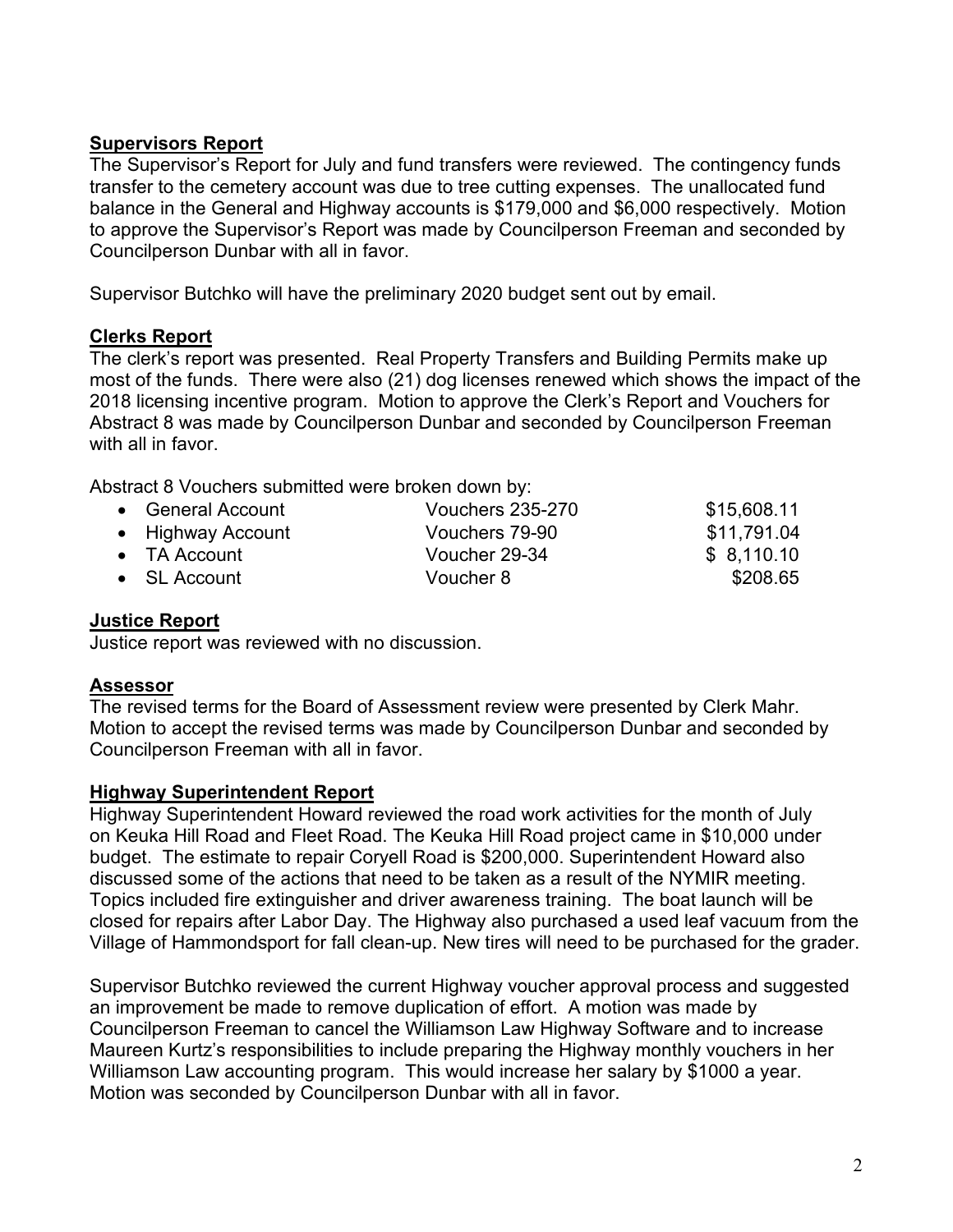# **Code & Zoning Officer**

Review of monthly report was presented with no discussion.

The approved Planning and Zoning Board Meetings minutes for July were reviewed with no discussion. A motion was made by Councilperson Freeman to adopt the sign ordinance discussed at the Public Hearing into local law. The Local Law will allow the Town to enforce all regulatory signs approved by and posted in the Town of Wayne. The motion was seconded by Councilperson Dunbar with all in favor.

Planning Board Chairman, Stan Witkowski, reviewed the site plan review process as currently stipulated in the Land Use Regulation (LUR). To try to simplify the process Chairman Witkowski recommended removing paragraph 1-A in the Site Plan Review section. This will lead to less administrative work in terms of mailings. Councilperson Dunbar asked if the definition of a structure could be more refined in the LUR to not include driveways and sidewalks. Chairman Witkowski will review with Code Enforcement Officer Harrop.

## **Watershed**

July watershed report was presented with no discussion. Additional training is being set up for inspectors in August.

## **Dog Control Officer**

The Dog license monthly report was reviewed with no discussion. There were (6) dogs lost and subsequently found over the  $4<sup>th</sup>$  of July holiday. Dog Control Officer Howard stated that the Town's dog control services received a satisfactory rating from New York State Agriculture and Markets. The Finger Lakes kennel facility also passed inspection. The costs and size for building a kennel at the Town Hall is still under review. DCO Howard to work with Planning Board on any LUR rules as it pertains to dog shelters.

DCO Howard also requested the approval to hire (2) new people, Madison Pifer and Jamie Brion, for the Boat Launch and Compost sites as back-ups. Motion to approve the request was made by Councilperson Dunbar and seconded by Councilperson Freeman with all in favor.

## **History Group**

No report was presented.

## **Old Business**

None

## **New Business**

At 8:10PM the Town Board went into executive session to discuss a personel and contract issue. At 8:45PM the Town Board came out of executive session with the action to send the initial contract back to Airosmith Cellular with revisions recommended by legal. No additional action needs to be taken on the personal issue at this time.

## **Announcements**

The next Town Board Meeting will be on Tuesday September 10<sup>th</sup>.